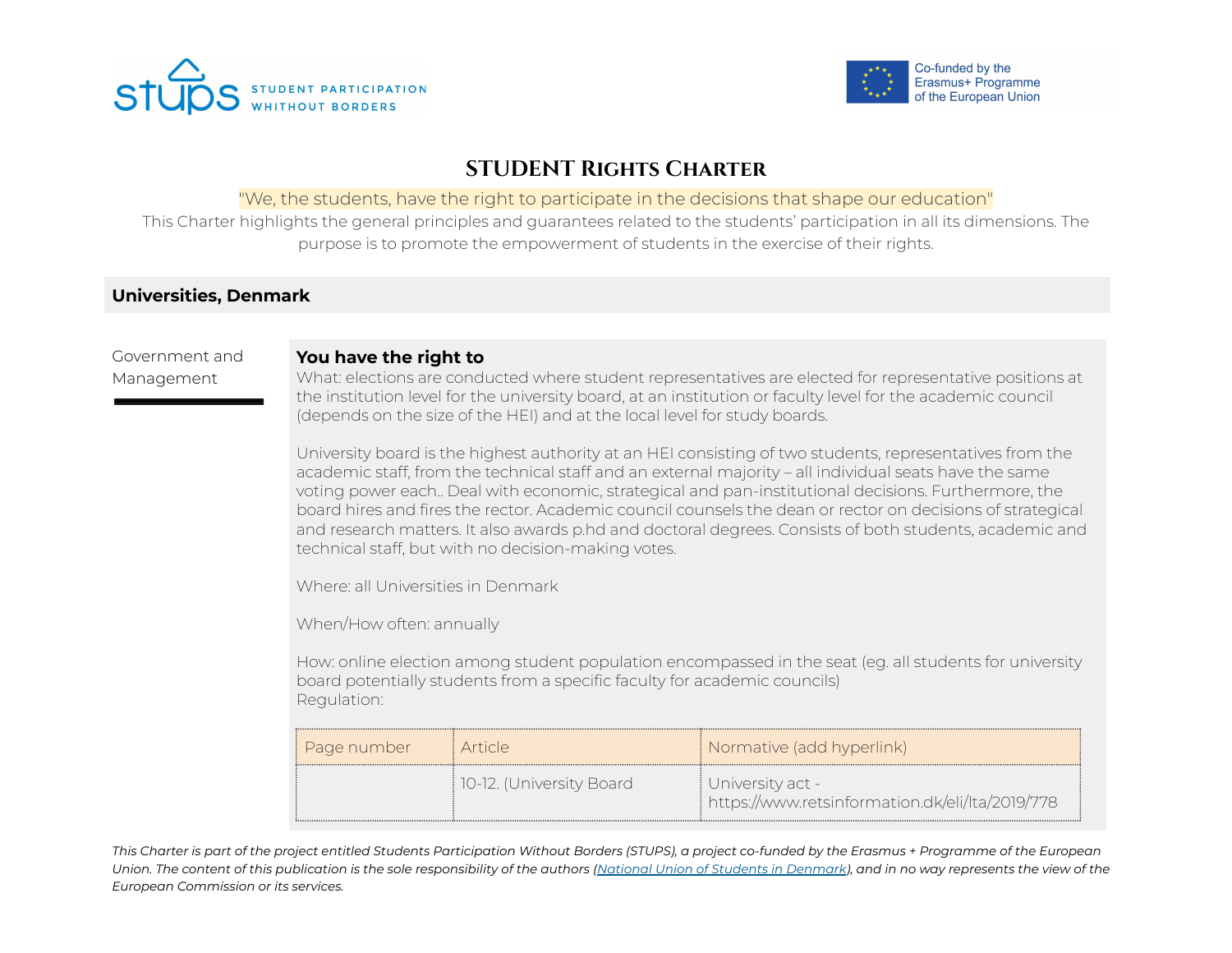Academic and Quality

### **You have the right to**

What: 2 students are elected for the accreditation council and partake in deciding on accreditation of educations and HEIs.

Study boards elected at same elections as described above.

- Study board consist of same amount of student and academic staff and make decisions of academic and didactical character (eg. study plans), give dispensations for students. Has deciding power.

Where :Nationally for accreditation council. Locally at a field of study for study board When/How often: the mandate for Accred. Council is for 2 years Annual elections for study boards How:

The students in the university boards propose candidates to be included in the Accred. Council, which the minister appoints.

Students from the specific study subject covered by a seat in study boards elect their representative in the annual election.

#### Regulation:

| Page number | Article                                          | Normative (add hyperlink)                                                                                                                                                    |
|-------------|--------------------------------------------------|------------------------------------------------------------------------------------------------------------------------------------------------------------------------------|
|             | 4.3 (Accreditation council)<br>18. (Study Board) | Accreditation of HFIs act -<br>https://www.retsinformation.dk/eli/lta/2018/173<br>University act -<br>Student Rights Charter<br>This Charter is part of the project entitled |

This Charter is part of the project entitled Students Participation Without Borders (STUPS), a project co-funded by the Erasmus + Programme of the European Union. The content of this publication is the sole responsibility of the authors *(National Union of Students in [Denmark\)](http://www.dsfnet.dk/)*, and in no way represents the view of the European Commission or its services.